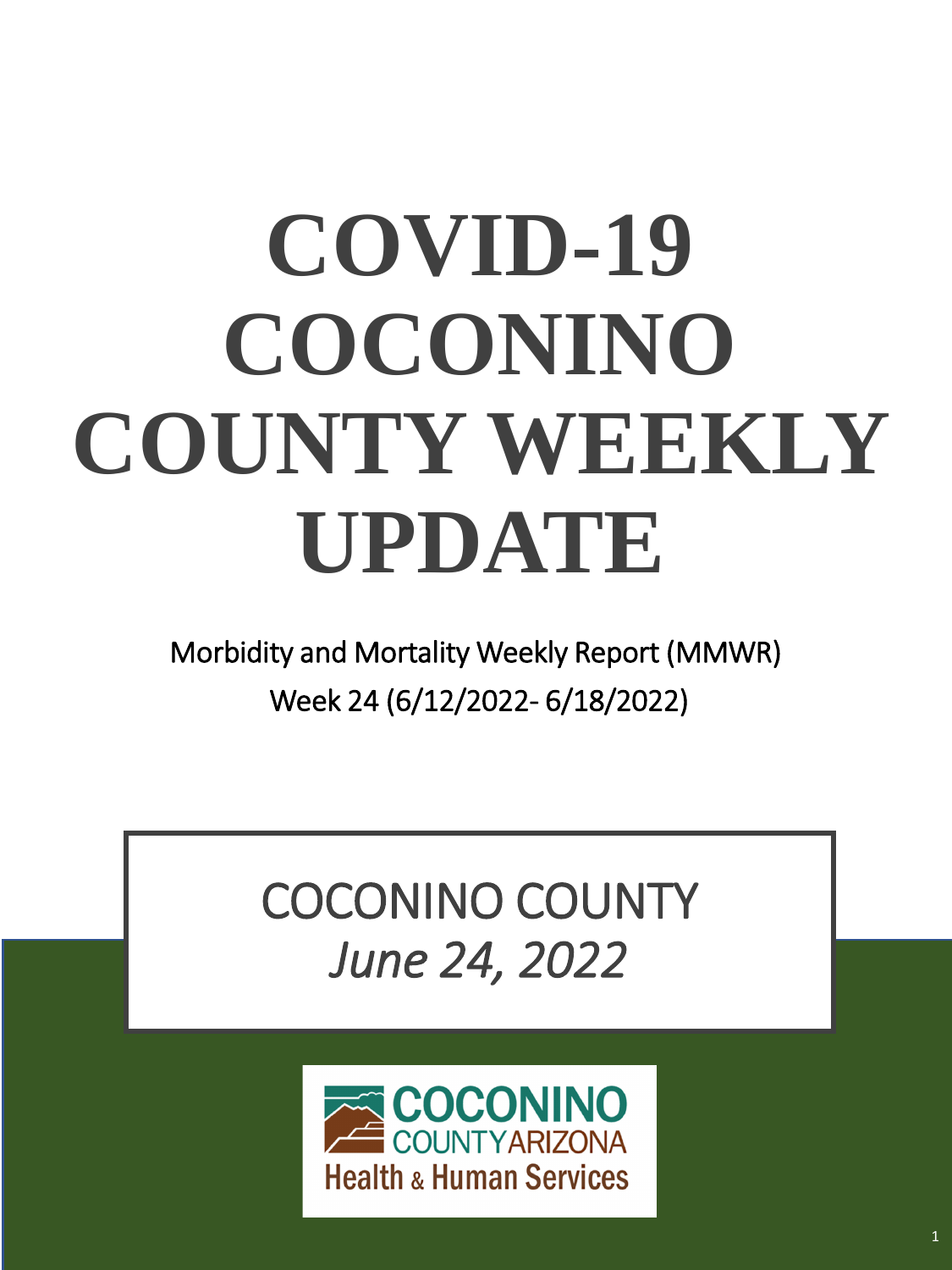# Situation Summary

MMWR Week 24 (6/12/2022-6/18/2022)



#### **A total of 16,598 positive COVID-19 cases have been reported among Coconino County residents from January 1, 2022 – June 18, 2022.**

| Deaths (2022): 45            | $(0.3%$ of cases)           |
|------------------------------|-----------------------------|
| Hospitalizations (2022): 385 | (2.3% of cases)             |
| Total Up-To-Date: 42,160     | (52.7% of fully vaccinated) |

#### **Cases Reported Week 24 (June 12, 2022 - June 18, 2022):**



\*\**CLI is reported using hospital surveillance at the county level. Banner Page and Flagstaff Medical Center are reporting CLI.* 

#### **Community Levels**

#### Coconino County is currently at a **Medium<sup>Ŧ</sup>** community level.

| <b>New Cases</b><br>(per 100,000 people in<br>the last 7 days) | <b>Indicator</b>                                                                      | <b>Low</b> | <b>Medium</b>                        | <b>High</b>   |
|----------------------------------------------------------------|---------------------------------------------------------------------------------------|------------|--------------------------------------|---------------|
| 200 or more                                                    | <b>New COVID-19 admissions</b><br>per 100,000 population (7-<br>day total)            | <b>NA</b>  | 10.0<br><b>Coconino:</b><br>8.4      | $\geq 10.0$   |
|                                                                | Percent of staffed inpatient<br>beds occupied by COVID-19<br>patients (7-day average) | <b>NA</b>  | $10.0\%$<br><b>Coconino:</b><br>6.7% | $\geq 10.0\%$ |

<sup>Ŧ</sup>The COVID-19 community level is determined by the higher of the inpatient beds and new admissions indicators, based on the current level of new cases per 100,000 population in the past 7 days. For more information about the CDC's Community Levels see:<https://www.cdc.gov/coronavirus/2019-ncov/science/community-levels.html> *.* Hospital data reported from Flagstaff Medical Center and Tuba City Regional Health Care Corporation.

**For Healthcare Facilities:** COVID-19 Community Levels do not apply in healthcare settings, such as hospitals and nursing [homes. Instead, healthcare settings should continue to use](https://www.cdc.gov/coronavirus/2019-ncov/hcp/infection-control-recommendations.html) [community transmission rates](https://covid.cdc.gov/covid-data-tracker/#county-view) and follow CDC's infection prevention and control recommendations for healthcare workers.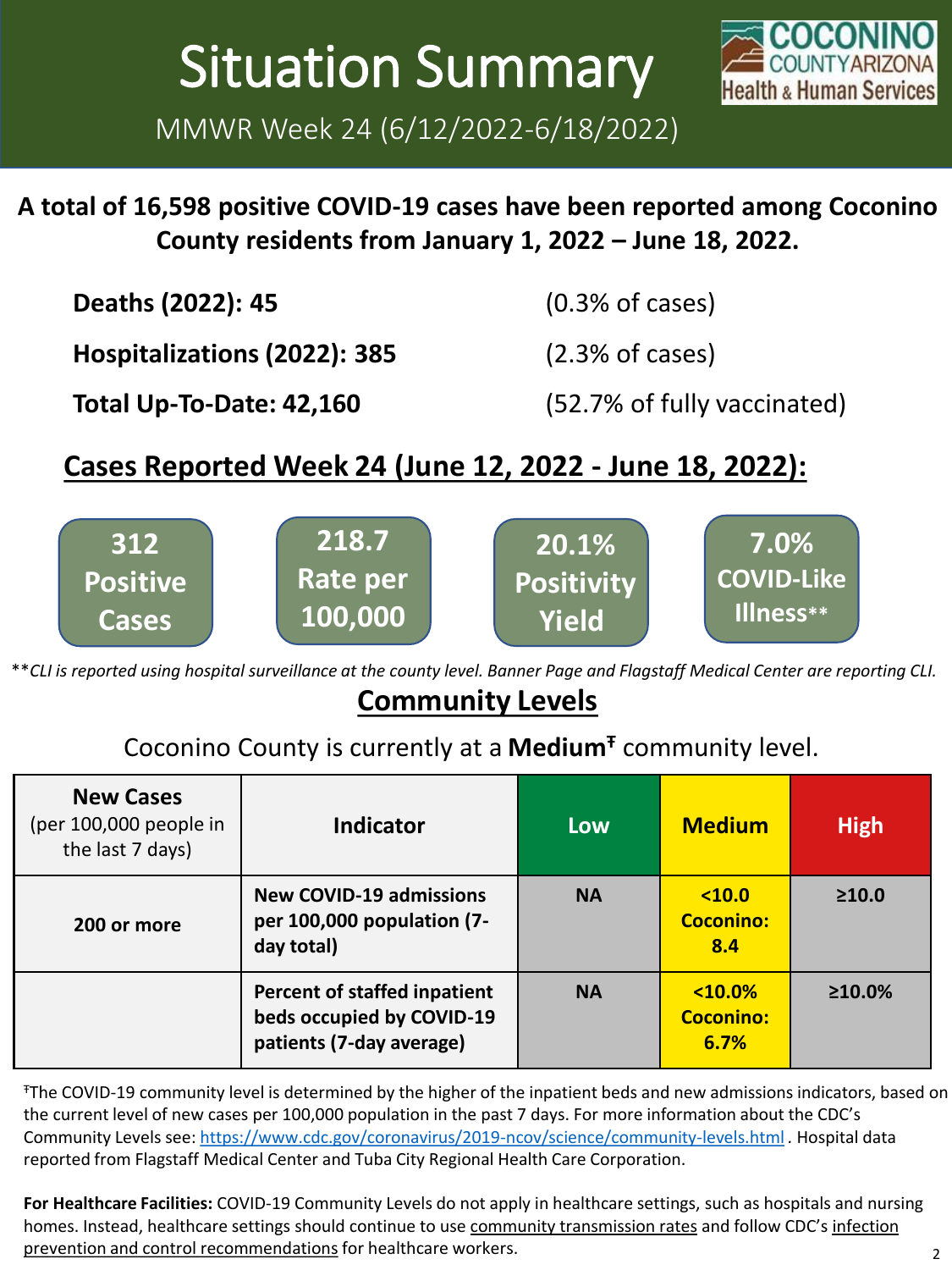

#### **Current Year Cases (January 1, 2022 – June 18, 2022):**



### **Weekly Case Counts Among Coconino County Residents:**

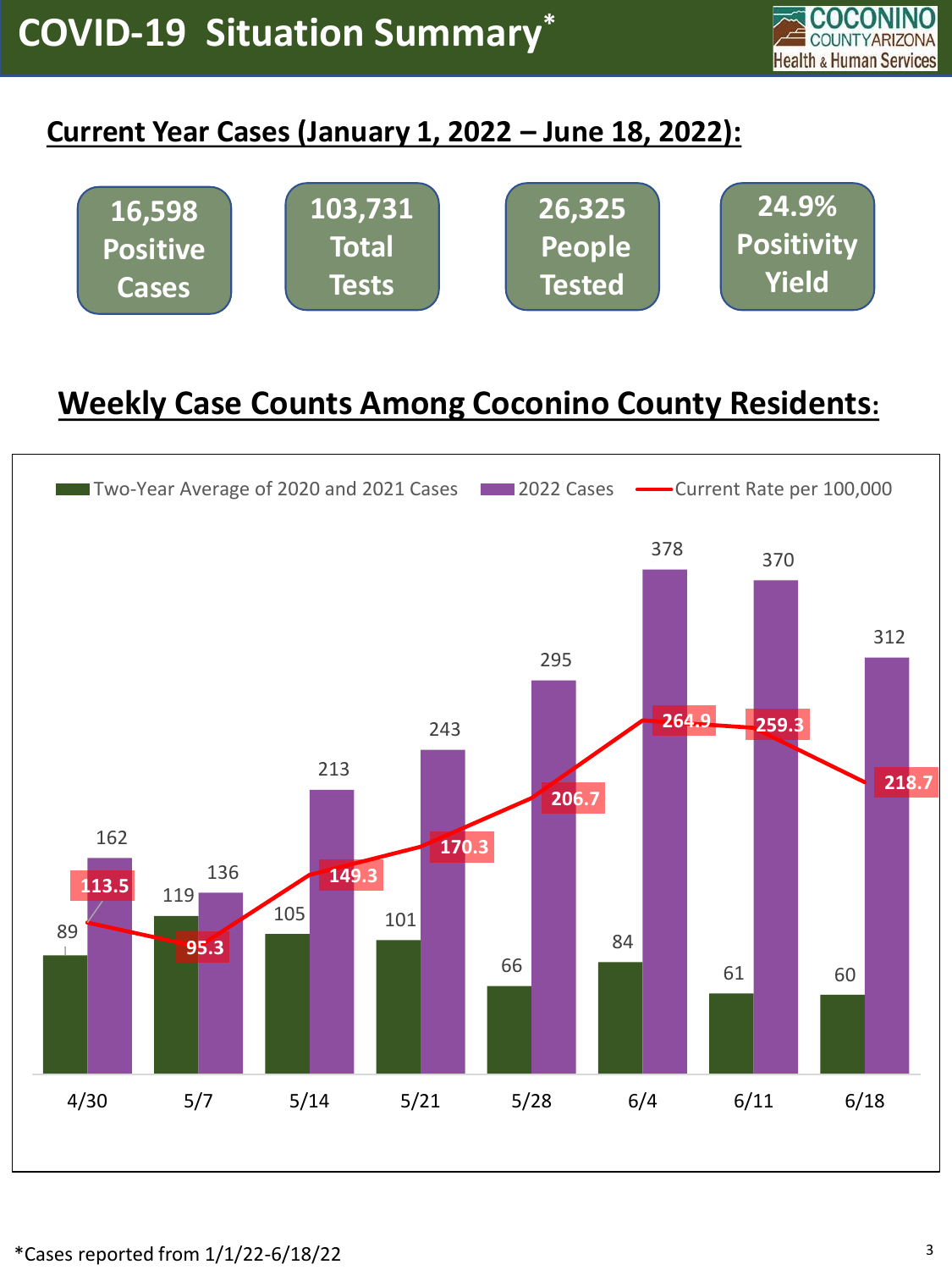

Please visit Vaccine Administration at [azdhs.gov f](https://www.azdhs.gov/preparedness/epidemiology-disease-control/infectious-disease-epidemiology/covid-19/dashboards/index.php)or additional Coconino County vaccine data.

#### **COVID-19 Vaccinations Among Coconino County Residents:**



Asian or Pacific Islander (628) and Black or African American (249).



**52.7%** of fully vaccinated individuals have received a booster/additional dose

#### **Weekly Vaccine Counts Among Coconino County Residents:**

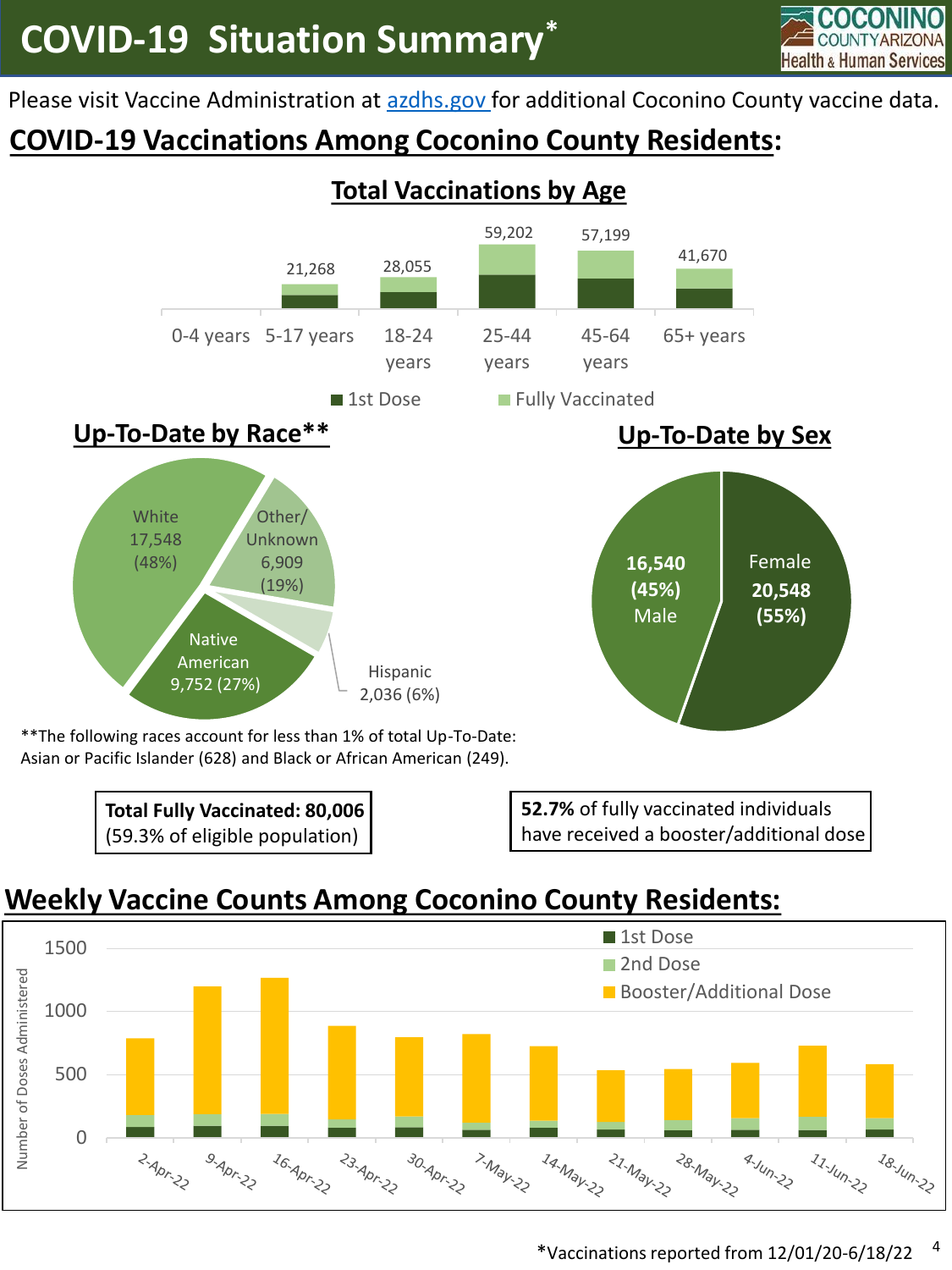

#### **Location:**

| Location                     | <b>Positive</b><br><b>Cases</b> | <b>Case Incidence</b><br>per 100,000 | <b>Positivity</b><br><b>Yield</b> | % of Population<br><b>Up-to-Date on</b><br>Vaccination <sup>+</sup> |
|------------------------------|---------------------------------|--------------------------------------|-----------------------------------|---------------------------------------------------------------------|
| Flagstaff                    | 11,219                          | 11,701                               | 25.5%                             | 45.7%                                                               |
| Page                         | 798                             | 10,568                               | 27.9%                             | 44.0%                                                               |
| <b>Tribal</b><br>Communities | 3,725                           | 14,754                               | 29.3%                             | 52.6%                                                               |
| Williams                     | 291                             | 4,808                                | 25.4%                             | 36.5%                                                               |
| <b>Grand Canyon</b>          | 146                             | 6,304                                | 27.8%                             | 39.2%                                                               |
| <b>Other Areas</b>           | 417                             | 7,399                                | 22.9%                             | 41.9%                                                               |

\*Cases reported from  $1/1/22$ -6/18/22. <sup>‡</sup>Population estimates include residents aged 5 and older. Vaccination data of Sedona residents have been excluded from Community calculations due to limitations in identifying residents of Coconino and Yavapai Counties. The removal of this data has resulted in the decrease of fully vaccinated individuals reported.

#### **Key Take Away**

- The highest **case incidence** for week 24 was observed in Page with an incidence of 344.3 per 100,000.
- The **lowest cumulative** percentage of the population **up-to-date** was observed in **Williams**.



#### **COVID-19 Cases by Geographic Area**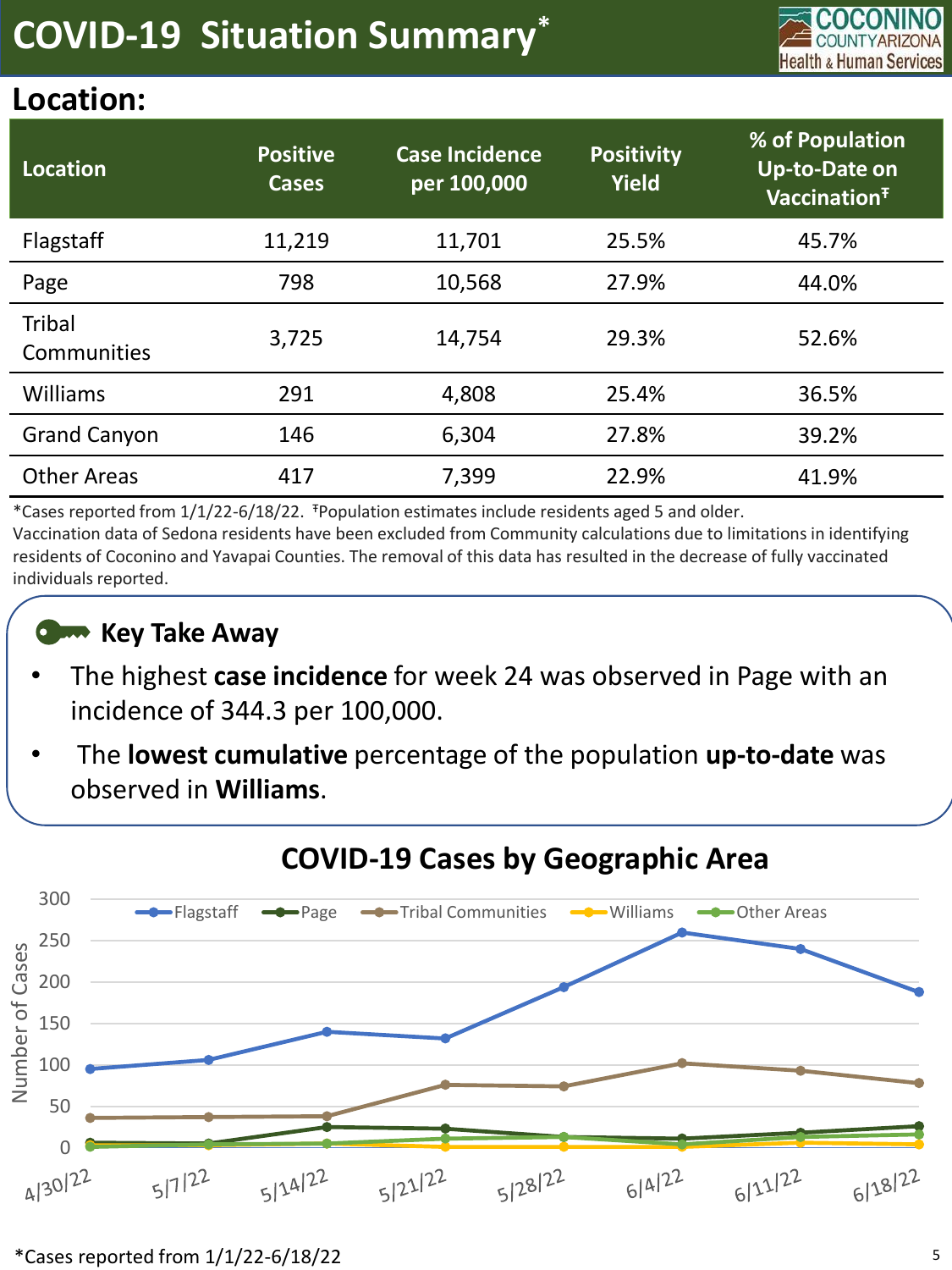

| п<br>г<br>ω<br>. . |  |
|--------------------|--|
|--------------------|--|

| י ישרי        |                                 |                                      |                                   |                                                           |
|---------------|---------------------------------|--------------------------------------|-----------------------------------|-----------------------------------------------------------|
| Age           | <b>Positive</b><br><b>Cases</b> | <b>Case Incidence</b><br>per 100,000 | <b>Positivity</b><br><b>Yield</b> | % of Population<br>Up-to-Date on Vaccination <sup>T</sup> |
| 0-4 years     | 634                             | 8,168                                | 21.0%                             | N/A                                                       |
| 5-17 years    | 2,625                           | 11,803                               | 23.1%                             | 22.6%                                                     |
| $18-24$ years | 3,732                           | 12,632                               | 20.0%                             | 29.4%                                                     |
| $25-44$ years | 5,214                           | 14,977                               | 20.4%                             | 38.9%                                                     |
| 45-64 years   | 3,191                           | 10,200                               | 17.5%                             | 55.9%                                                     |
| $65+$ years   | 1,201                           | 7,072                                | 14.3%                             | 70.9%                                                     |

\*Cases reported from 1/1/22-6/18/22. <sup>Ŧ</sup>Population estimates include residents aged 5 and older. Vaccination data of Sedona residents have been excluded from Age calculations due to limitations in identifying residents of Coconino and Yavapai Counties. The removal of this data has resulted in the decrease of fully vaccinated individuals reported.

#### **The median age of Coconino County COVID-19 cases is 29 years old**

#### **Key Take Away**

- The highest **case incidence** for week 24 was observed among residents aged 25-44 with an incidence of 319 per 100,000.
- The highest **positivity yield** for week 24 was observed among residents aged 18-24 with a positivity yield of 25.5%.
- The **highest** cumulative percentage of the population **up-to-date**  was observed among residents aged 65+.



 $*$ Cases reported from  $1/1/22$ -6/18/22  $\qquad \qquad \qquad$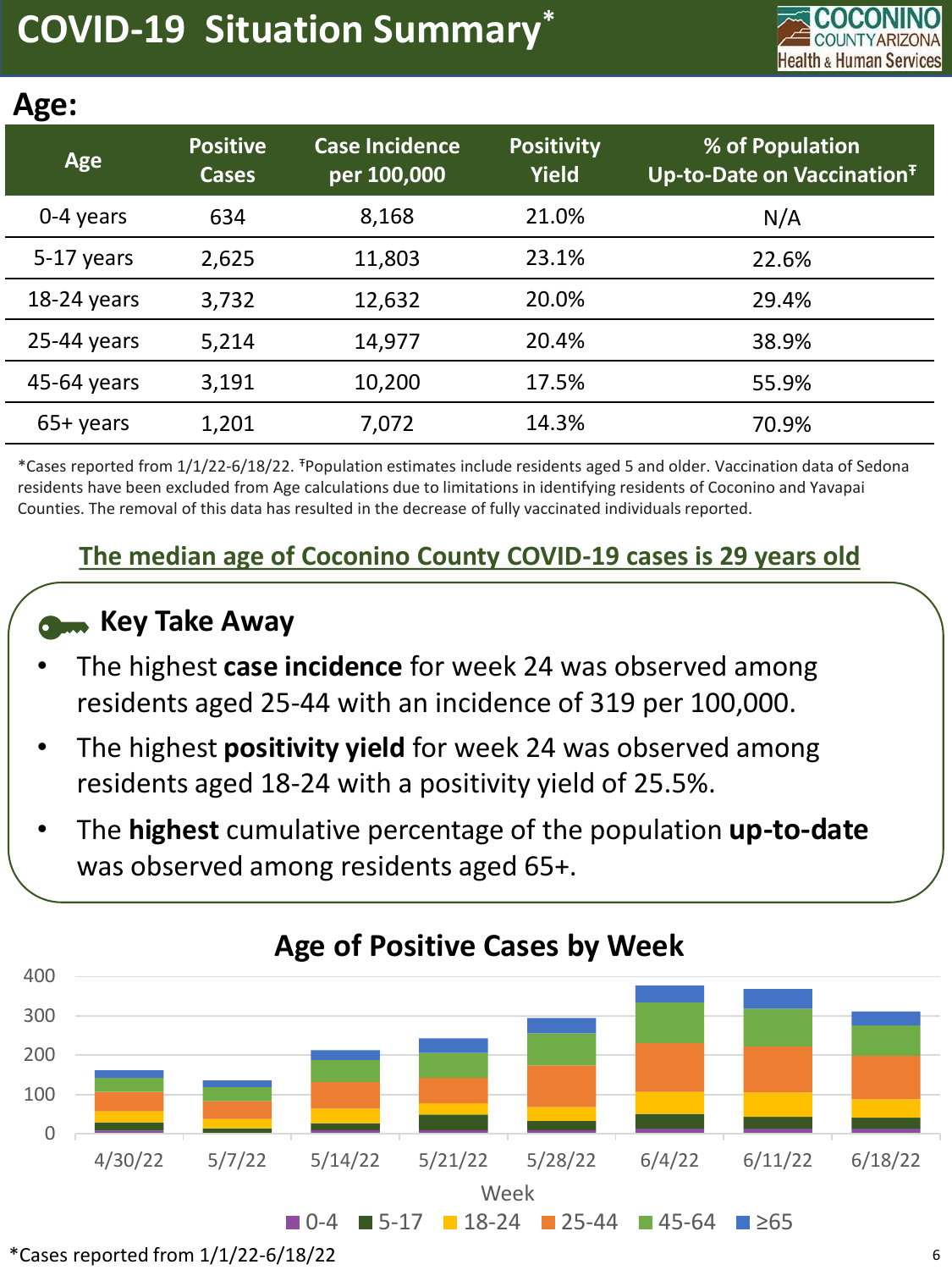

### **Race/Ethnicity:**

| Race/<br><b>Ethnicity</b>           | <b>Positive Cases</b> | <b>Case Incidence per</b><br>100,000 | % of Population<br>Up-to-Date on Vaccination <sup>T</sup> |
|-------------------------------------|-----------------------|--------------------------------------|-----------------------------------------------------------|
| <b>Native American</b>              | 5,485                 | 14,283                               | 49.5%                                                     |
| White                               | 6,166                 | 7,679                                | 57.3%                                                     |
| Hispanic                            | 2,244                 | 10,788                               | 33.5%                                                     |
| <b>Black or African</b><br>American | 254                   | 10,083                               | 40.2%                                                     |
| Asian/<br>Pacific Island            | 292                   | 8,830                                | 47.7%                                                     |
| Other/ Unknown                      | 2,157                 | N/A                                  | N/A                                                       |

\*Cases reported from  $1/1/22$ -6/18/22. <sup>‡</sup>Population estimates include residents aged 5 and older.

Vaccination data of Sedona residents have been excluded from Race/Ethnicity calculations due to limitations in identifying residents of Coconino and Yavapai Counties. The removal of this data has resulted in the decrease of fully vaccinated individuals reported.

#### **Com** Key Take Away

• The **lowest cumulative percentage** of the population up-to-date was observed in **Hispanic** residents. The **highest cumulative percentage** of the population up-to-date was observed among **White** residents.

| Sex:       |                                 |                                      |                                   |                                                           |
|------------|---------------------------------|--------------------------------------|-----------------------------------|-----------------------------------------------------------|
| <b>Sex</b> | <b>Positive</b><br><b>Cases</b> | <b>Case Incidence per</b><br>100,000 | <b>Positivity</b><br><b>Yield</b> | % of Population<br>Up-to-Date on Vaccination <sup>T</sup> |
| Female     | 9,019                           | 12,504                               | 24.5%                             | 48.7%                                                     |
| Male       | 7,510                           | 10,710                               | 28.1%                             | 43.9%                                                     |

\*Cases reported from 1/1/22-6/18/22. <sup>#</sup> Population Estimates include residents aged 5 and older

#### **Commence Away**

- Although females have a slightly higher incidence of COVID-19 compared to males, females had 40% more tests than male residents in 2022.
- Male residents have higher testing positivity yields.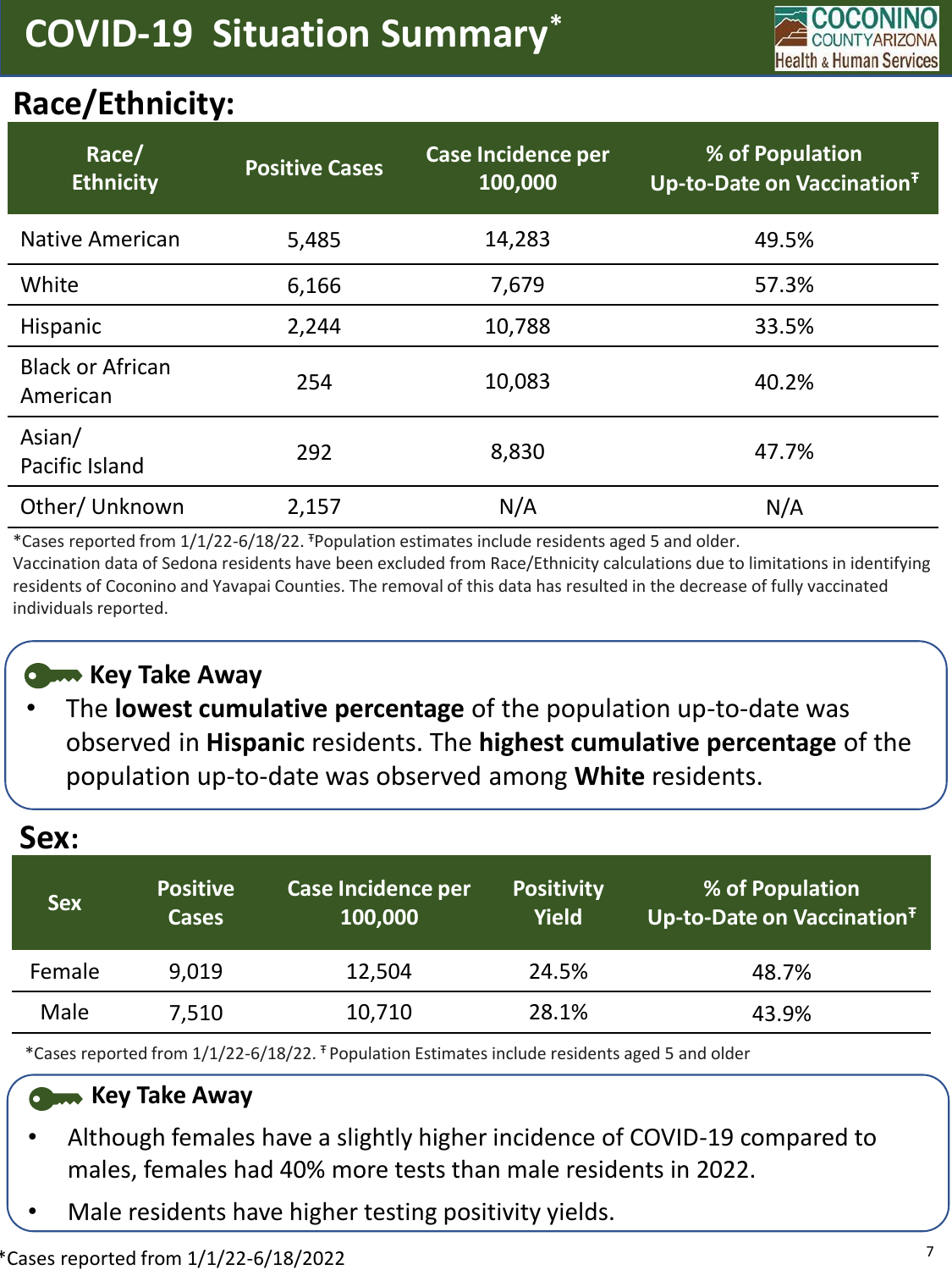

#### **COVID-19 TESTING BY WEEK:**



*\*Percent positivity was calculated using only ELR data due to insufficient reporting. \*\*Data was changed to display total tests per week rather than number of people tested per week.*

#### **COVID-19 Diagnostic Testing in 2022:**

**People Tested:** A total of 26,325 Coconino County residents have been tested. **Tests Conducted:** A total of 103,731 tests have been conducted among Coconino County residents.

**Investigations:** The investigations team interviews Coconino County Residents that test positive for COVID-19. **Investigations completed 1,574 in 2022**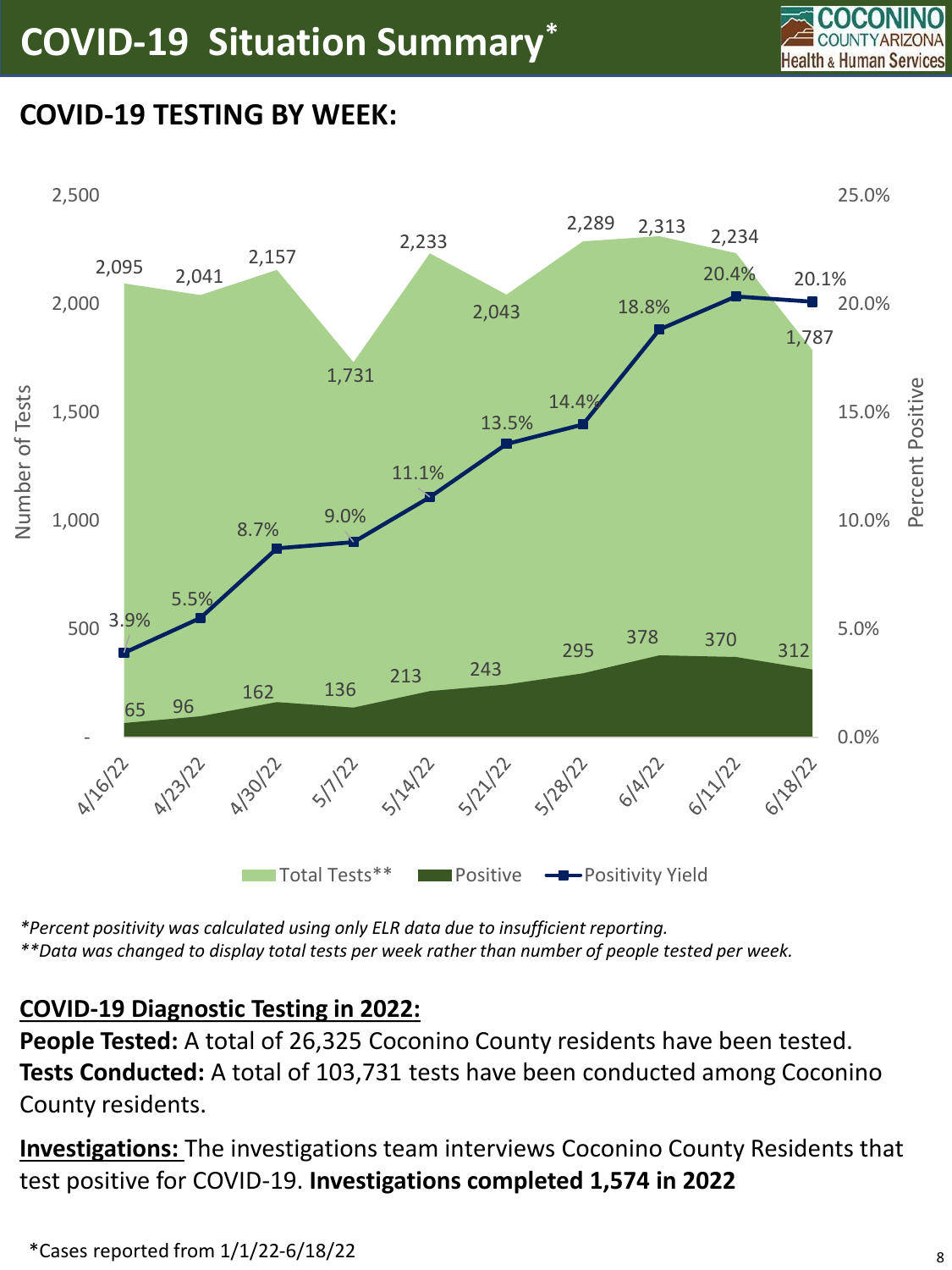

#### **Hospitalizations in 2022**

(not all hospitals are currently reporting hospitalization data to Coconino County):



0-4 years 5-17 years 18-24 years 25-44 years 45-64 years 65+ years

#### **Weekly Case Counts Among Coconino County Residents:**



**Hospital Visits with COVID-Like Illnesses Among Coconino County Residents:**



CLI Graph represents data from hospital surveillance at the county level. Not \*Cases reported from 1/1/22-6/18/22 all county hospitals are reporting CLI. 9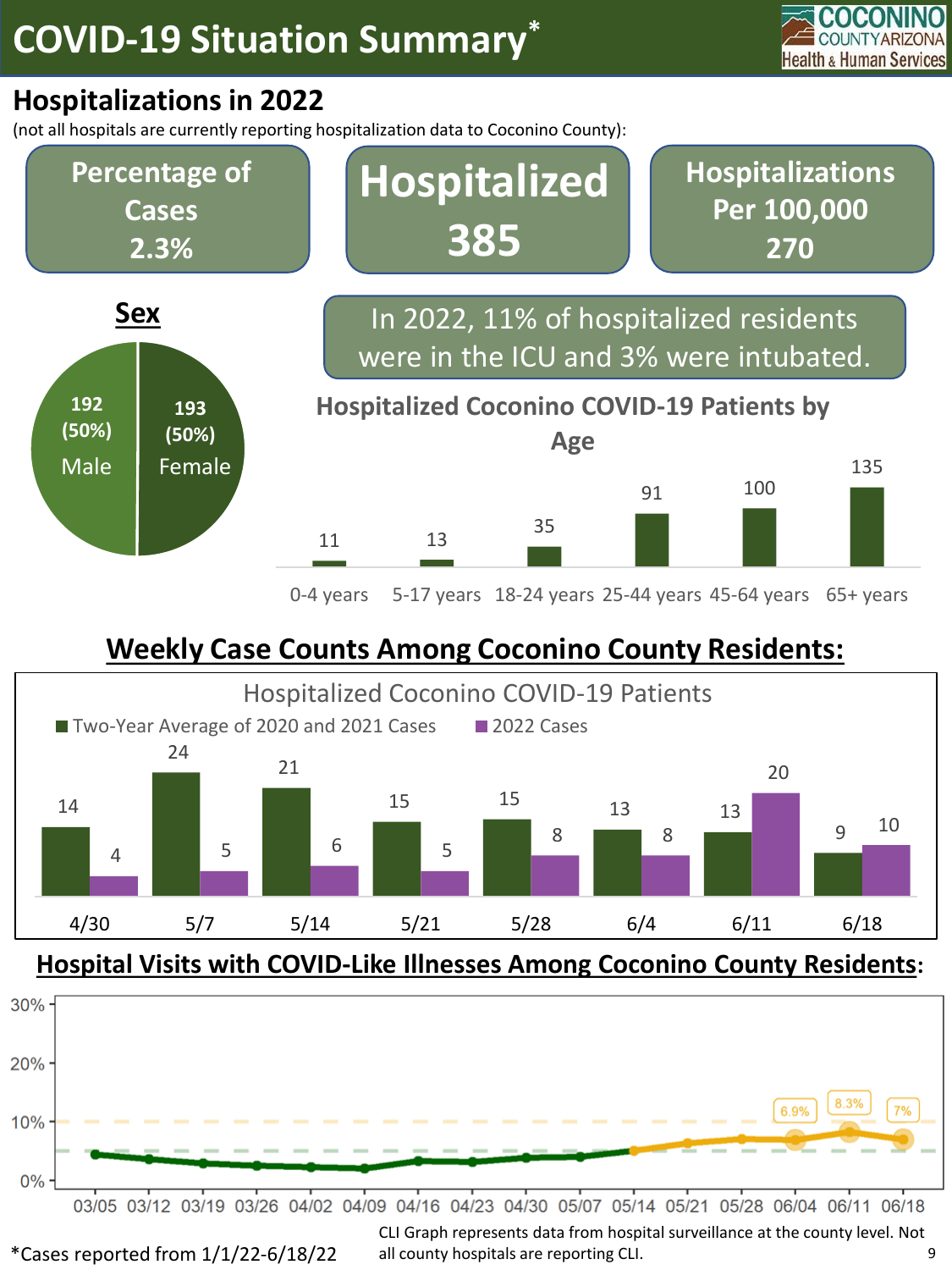

#### **COVID-19 Related Deaths in 2022:**









 $*$ Cases reported from  $1/1/22$ -6/18/22